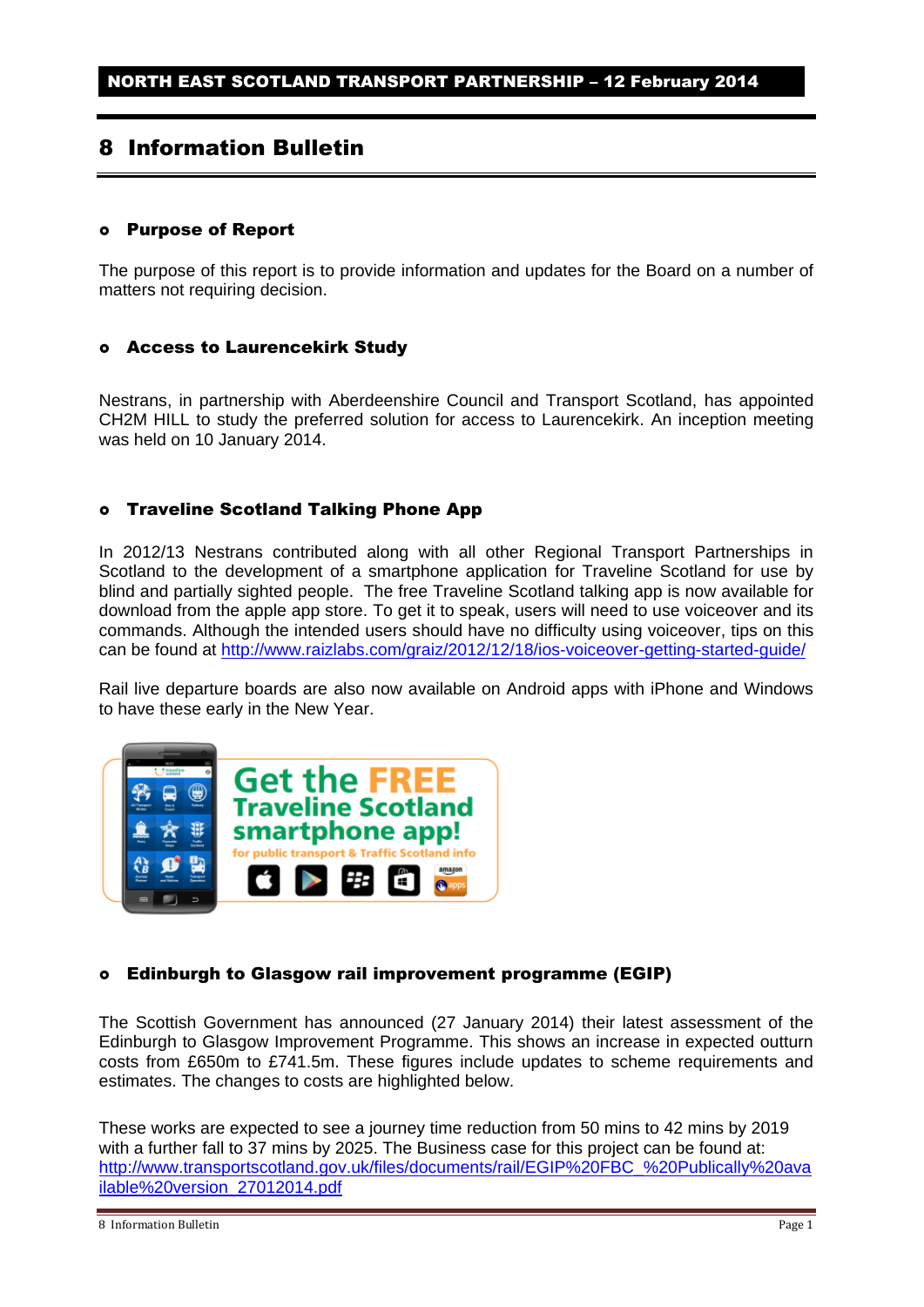|                                                                   | <b>Jul-12</b>     | $Oct-13$          |                                                                                                                                |
|-------------------------------------------------------------------|-------------------|-------------------|--------------------------------------------------------------------------------------------------------------------------------|
|                                                                   | £M                | £M                |                                                                                                                                |
| <b>Queen Street</b><br><b>Station Re-</b><br>development          |                   |                   | £48.865 £120.022 Rebuilding of station including full track re-model                                                           |
| <b>Electrification</b>                                            |                   | £300.765 £248.494 | Electrification of core E&G and Cumbernauld<br>routes.                                                                         |
| Infrastructure<br>inc stations and $£ 165.511 £197.756$<br>depots |                   |                   | Upgrade to Waverley Station infrastructure, the<br>intermediate stations and the provision of depot<br>and stabling facilities |
| Land                                                              | £7.000            | £25.090           | Land required to deliver Phase 1 Millerhill, Queen<br>Street and advance purchase properties.                                  |
| <b>Optimism Bias /</b><br><b>Contingency</b>                      |                   |                   | £ 105.832 £ 125.927 Calculated using Treasury guidance                                                                         |
| <b>Transport</b><br><b>Scotland costs</b>                         | £ 22.027 £ 24.255 |                   | Capital expenditure during feasibility and design<br>phase. Also construction works at Tram stop at<br>Edinburgh Gateway.      |

**Totals £ 650.000 £ 741.544** 

### Airports Commission's Interim Report

The Airports Commission had previously indicated its provisional finding that there was a need for more runway capacity in the south east of England. On 17 December 2013 the Commission published its Interim report on how this capacity might be provided. This report can be found at:

<https://www.gov.uk/government/news/airports-commission-publishes-interim-report>

This report confirms that one new runway will be required by 2030. It also suggests that a second new runway is likely to be required by 2050.

The report shortlists three options for providing a new runway by 2030. These include:

- A new runway at Gatwick
- A new runway at Heathrow
- An extended runway at Heathrow which could operate both landing and take off operations concurrently

The report has not shortlisted the estuary option but suggests that the Commission will carry out further work on these options with a concluding view provided in six months time. This is due to significant uncertainties over these proposals which the Commission wishes to investigate further.

```
8 Information Bulletin Page 2
```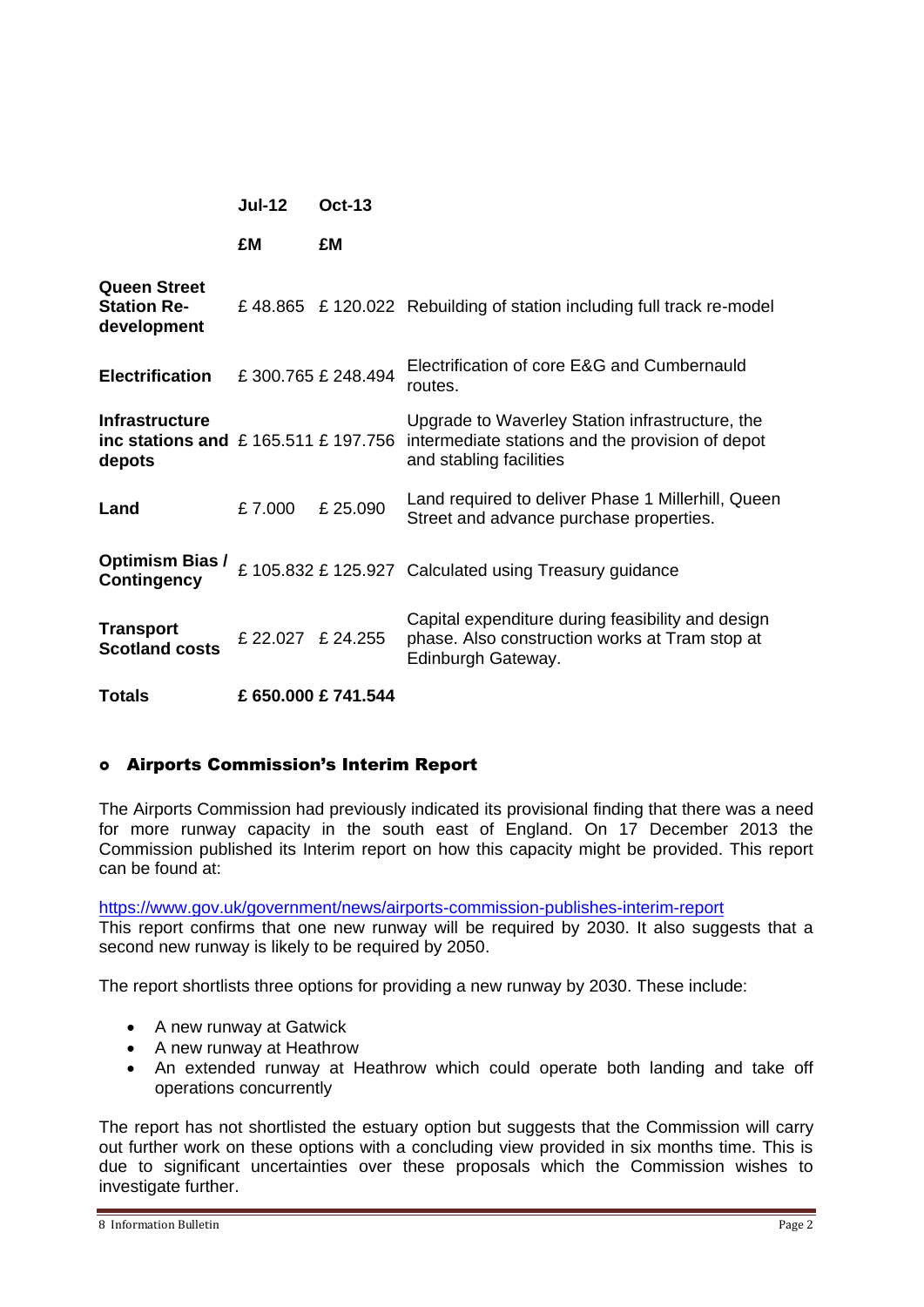The Commission has also made suggestions for improving the current operation of existing capacity. These options include technical improvements to air traffic control, scheduling and significant improvements to surface access including:

- Road and rail improvements at Gatwick
- Rail access to Heathrow from the south
- Rail access to Stansted

The Commission has also recommended the setting up of an Independent Noise Authority to provide expert and impartial advice about the noise impacts of aviation and to facilitate the delivery of future improvements to airspace operations

The Commission will now focus on the challenge of appraising the three options, further assessing the case for a new airport in the Thames Estuary, and delivering a robust final recommendation to government in summer 2015. It will publish a draft appraisal framework for the 3 options early in 2014 with a consultation on the short-listed options and the appraisal results in Autumn 2014. It will set out how it will consider further analysis of the Estuary options in early 2014.

Whilst the comments made by Sir Howard Davies and others have considered the issue of regional access to Heathrow and London with a reasonable degree of priority the report itself is short of comment on this issue.

## Guidance on the Protection of Regional Air Access to London

On 19 December 2013 the Department for Transport published updated guidance on "The Protection of Regional Air Access to London". This can be found at: [https://www.gov.uk/government/publications/public-service-obligation-regional-air-access-to](https://www.gov.uk/government/publications/public-service-obligation-regional-air-access-to-london)[london](https://www.gov.uk/government/publications/public-service-obligation-regional-air-access-to-london)

This guidance confirms the following:

- Government confirms it unlikely that PSO's would be appropriate for new routes from the regions to London
- The *Aviation Policy Framework* stated that it would be the responsibility of Devolved Administrations, Local Enterprise Partnership (LEP) or local authority in England for developing the business, financial and legal cases required by EU regulations on PSOs and for demonstrating the importance of a particular air service to the economic development of areas of the UK. Where the case has been made for a PSO the 29 June Spending Review Statement stated where appropriate the Government will provide funding alongside regional support.
- Under the existing EU law, in order to protect the slots currently used at the London airports for these regional air services it would be necessary to impose a PSO in accordance with the Regulation. However, this Regulation was designed to protect lifeline routes to peripheral or development regions, not commercially viable regional services into congested hubs where they compete against alternative uses of the slots.
- Under current Community law it is not possible to impose a PSO on a route between two cities or regions on which adequate services are already being operated commercially. The Aviation Policy Framework proposed that the imposition of a PSO would be supported where necessary to protect services between UK airports and London.
- This means that the withdrawal or reduction of a service to, for example, Heathrow will not be enough to trigger the consideration of a PSO as long as it is considered that there is an adequate service provided by the combined services offered to the London airport system as a whole.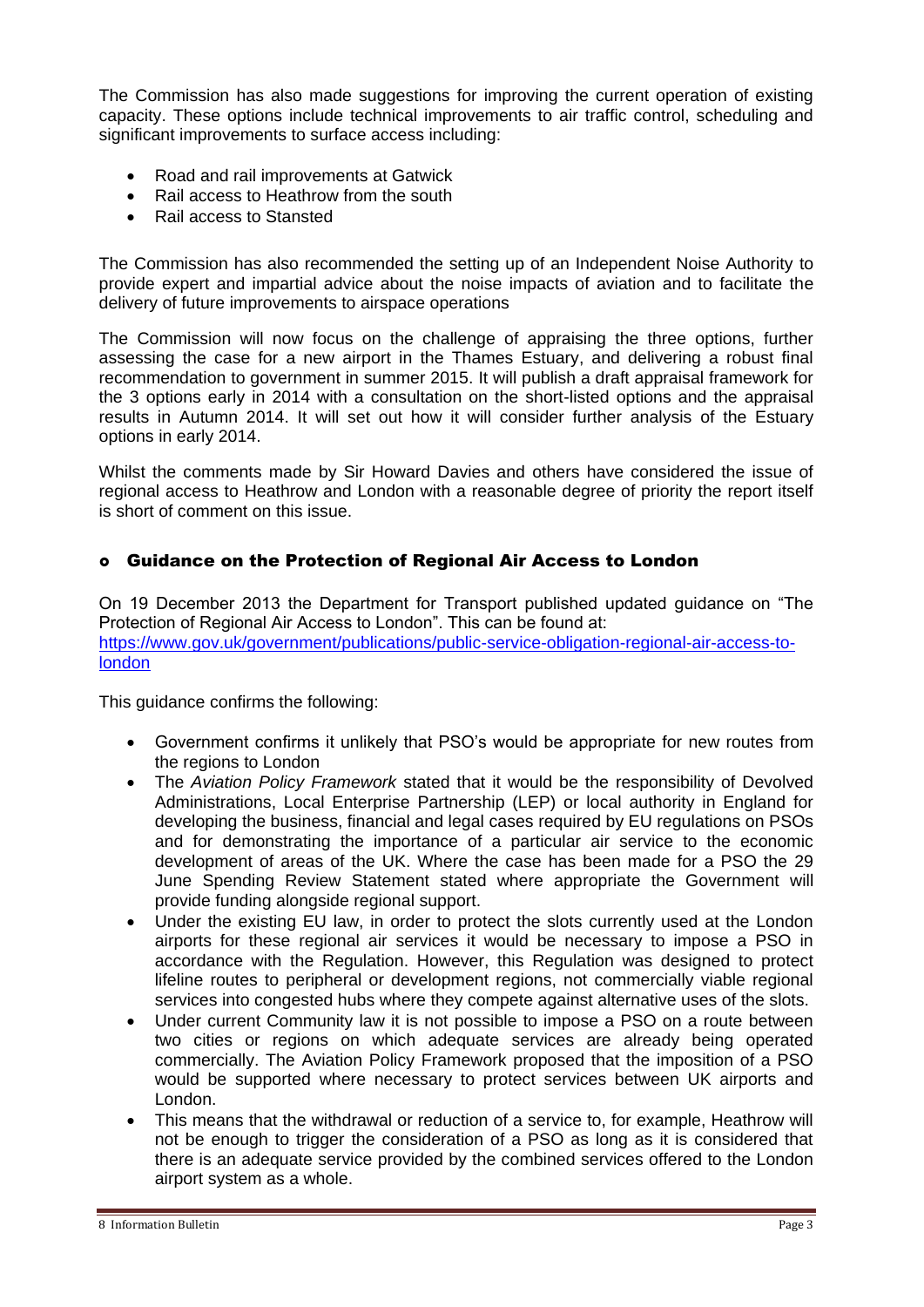The Government recognises the concerns of regional stakeholders about protecting services to London's main airports. However, in order to be consistent with the position adopted by the European Commission (Commission Decision 94/291/EC), when assessing whether a PSO can be imposed on a route it is necessary to consider the adequacy of the link provided between two cities or regions, not between a city or region and a specific airport. On this basis, factors such as interconnectivity opportunities or the final onward destination of passengers are not relevant to the consideration of adequacy under the Regulation.

Therefore within the terms of this guidance it is not appropriate, against a number of criteria, to consider a Public Service Obligation as an option for protecting air access to Heathrow from Aberdeen International Airport.

# Aberdeen Health Village

Nestrans has provided a 50% contribution of funding towards the implementation of a public transport information screen at the new Health Village in Frederick Street. This has now been implemented and will provide public transport information for staff and patients in support of the travel plan for the centre.



# Strategic Development Plan Reporter's Findings

The Proposed Aberdeen City and Shire Strategic Development Plan was submitted to the Scottish Government's Directorate for Planning and Environmental Appeals (DPEA) for examination in July 2013. This examination has now concluded and a report has now been submitted to Scottish Ministers for final consideration. One of the issues discussed in the report is the Strategic Transport Fund.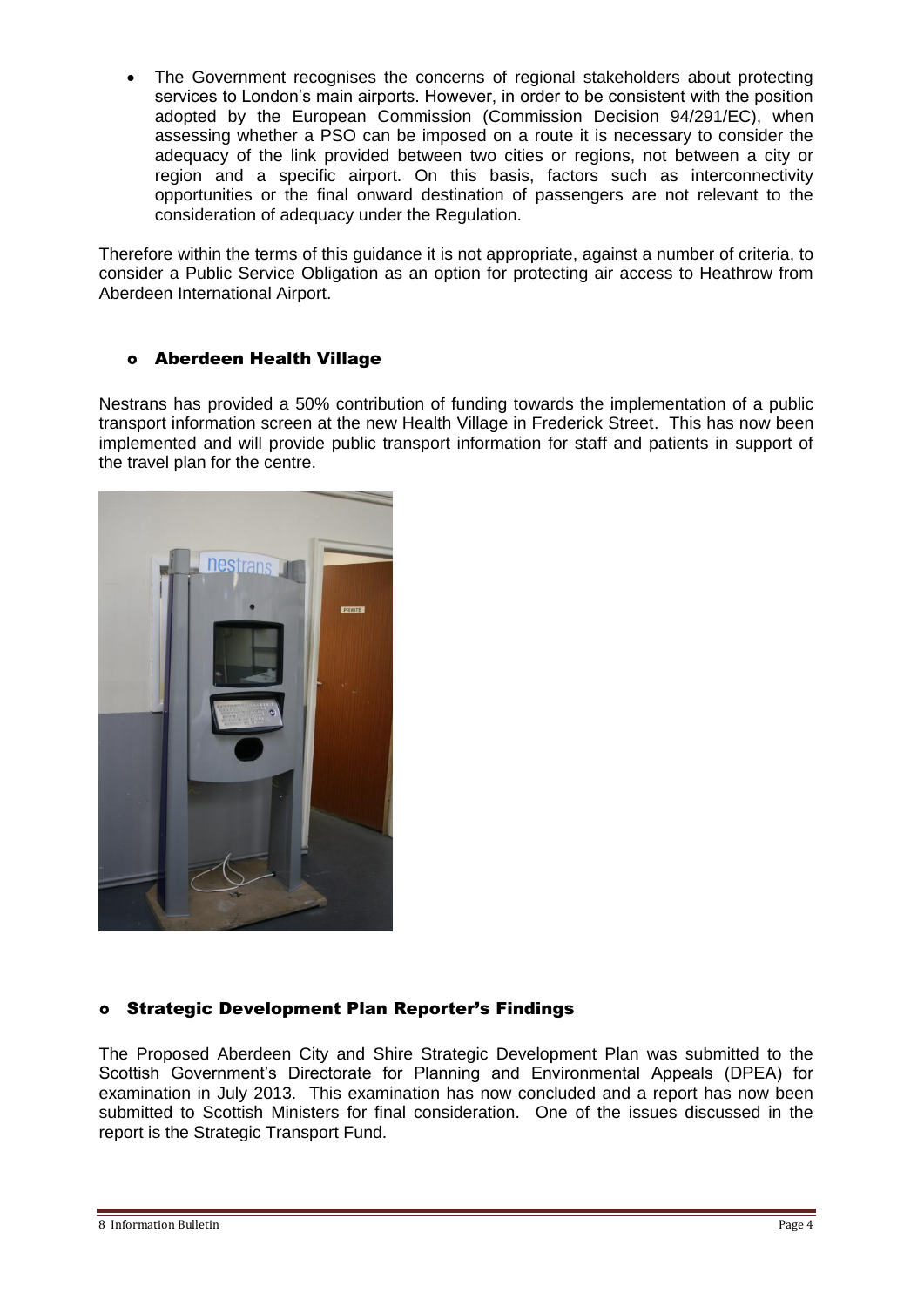The examination of the Strategic Development Plan (SDP) considered 17 issues arising from unresolved representations and has recommended that modifications should be made to the plan arising from 12 of these 17 issues, one of which relates to the Strategic Transport Fund (STF).

In summary, the reporter's examination makes the following conclusions and recommendations regarding the STF:

Level of detail:

 Subject to two changes relating to clarity over which schemes are to be supported by the STF and the types of development expected to contribute, the level of detail provided in the plan and the proposed use of supplementary guidance on the STF is appropriate.

### Principle of pooling contributions to fund regional infrastructure

- The Cumulative Transport Appraisal as a suitably robust mechanism for this tier of plan making is supported.
- Given that the scale of new development envisaged in the spatial strategy of the plan will impact on the regional transport network, it is appropriate for developers to make some contribution to the necessary upgrades.
- The reporter expressed the view that the mechanism currently envisaged by the authority in the Strategic Transport Fund (to pool money into a single fund for the region) "*would not comply with national policy as expressed in Circular 3/12 because the relationship between the development supplying the contribution and the infrastructure improvement to be delivered is not sufficiently clear or direct*" and that despite the reasons provided for taking this approach, a departure from national policy is not felt to be justified.
- The use of the phrase 'Strategic Transport Fund' is acceptable on the basis that the authority can, within the scope set by the SDP, further define the characteristics of the fund in supplementary guidance.
- The existing wording in the proposed plan is acceptable but requires adding to in order to address the concerns raised that the principles of Circular 3/2012 should be adhered to. It is recommended that there is a need to establish that the fund will only be used to gather contributions towards infrastructure improvements that are related to the developments concerned and strictly necessary in order to make any individual development acceptable in planning terms.

#### Development viability

 No specific evidence had been submitted to demonstrate that the STF would threaten the viability of any particular development.

### Schemes supported by the STF

 Overall, the reporter was satisfied that the list of projects identified through the Cumulative Transport Appraisal has been generated in an adequately robust way and saw no need to give particular consideration to the distribution of these projects between Aberdeen City and Aberdeenshire.

### **Cycling**

 In relation to representations made in relation to cycling, the reporter comments that "*The Strategic Transport Fund is based on evidence in the Cumulative Transport Assessment, which does not appear to have addressed cycling measures. Therefore I do not have the evidence with which to justify recommending a modification to the plan to bring cycling measures within the scope of the Strategic Transport Fund. However this is an issue which could profitably be addressed in any review of the Assessment and, in due course, of the plan."*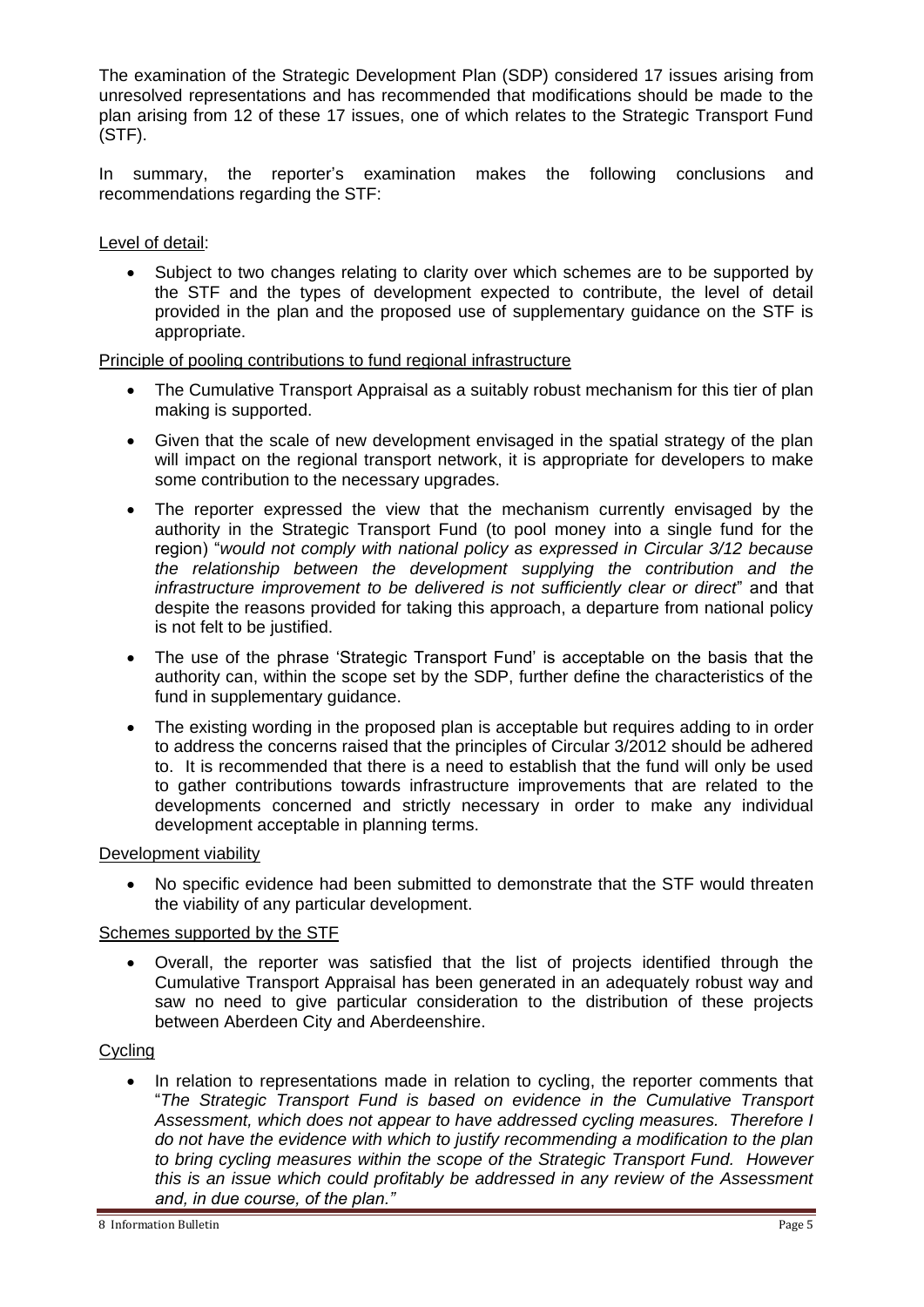The reporter has made the following recommendations in terms of modifications to the wording in the SDP (see below) and the full report is now with Scottish Ministers for their consideration.

### **Reporter's recommendations:**

I recommend that the following modifications be made:

1. Amend Paragraph 5.9 to read:

"We will prepare supplementary guidance in support of this plan. This will allow (through a 'Strategic Transport Fund') transport projects which are needed as a result of the combined effect of new development to be funded and delivered. The transport projects that will benefit from the Fund are identified in Schedule 2. Contributions will generally be sought from housing, business, industrial, retail and commercial leisure developments in the strategic growth areas within the Aberdeen Housing Market Area, subject to detailed criteria to be set out in the supplementary guidance. Contributions will only be used to support projects that are related to the developments concerned and are necessary to make those developments acceptable in planning terms.'

2. Amend the final bullet point of schedule 2 to read:

"The following transport measures supported through the Strategic Transport Fund to deal with the combined effect of new development on the transport network: - a new station at Kintore:

- Ilist continues as in proposed plan1"

3. Delete "a new station at Kintore and" from the sixth bullet of schedule 2.

It is now up to Scottish Ministers to decide whether to make any modifications to the proposed SDP taking into account the recommendations of the reporter as set out above. The SDPA will await Ministers conclusions before assessing whether changes are required to be made to the STF mechanism.

There is already a process underway to review the existing non-statutory supplementary planning guidance for the STF to make it statutory guidance under the new SDP and the SDPA intend to report on this in June 2014. It will be through this process that consideration will be given to any changes required to the scheme as a result of the content of the approved SDP.

# Scottish Transport Awards

The 2014 Scottish Transport Awards will be held on 19th June 2014 in Glasgow and the deadline for submission of entries was 7th February 2014. Nestrans has submitted a bid under the 'Best Bus Service' category to nominate First's Platinum service 19 for an award. This category is only open to local authorities / RTPs to submit an entry and as a result this submission was done in partnership with First.

A shortlist of bids will be made in March 2014.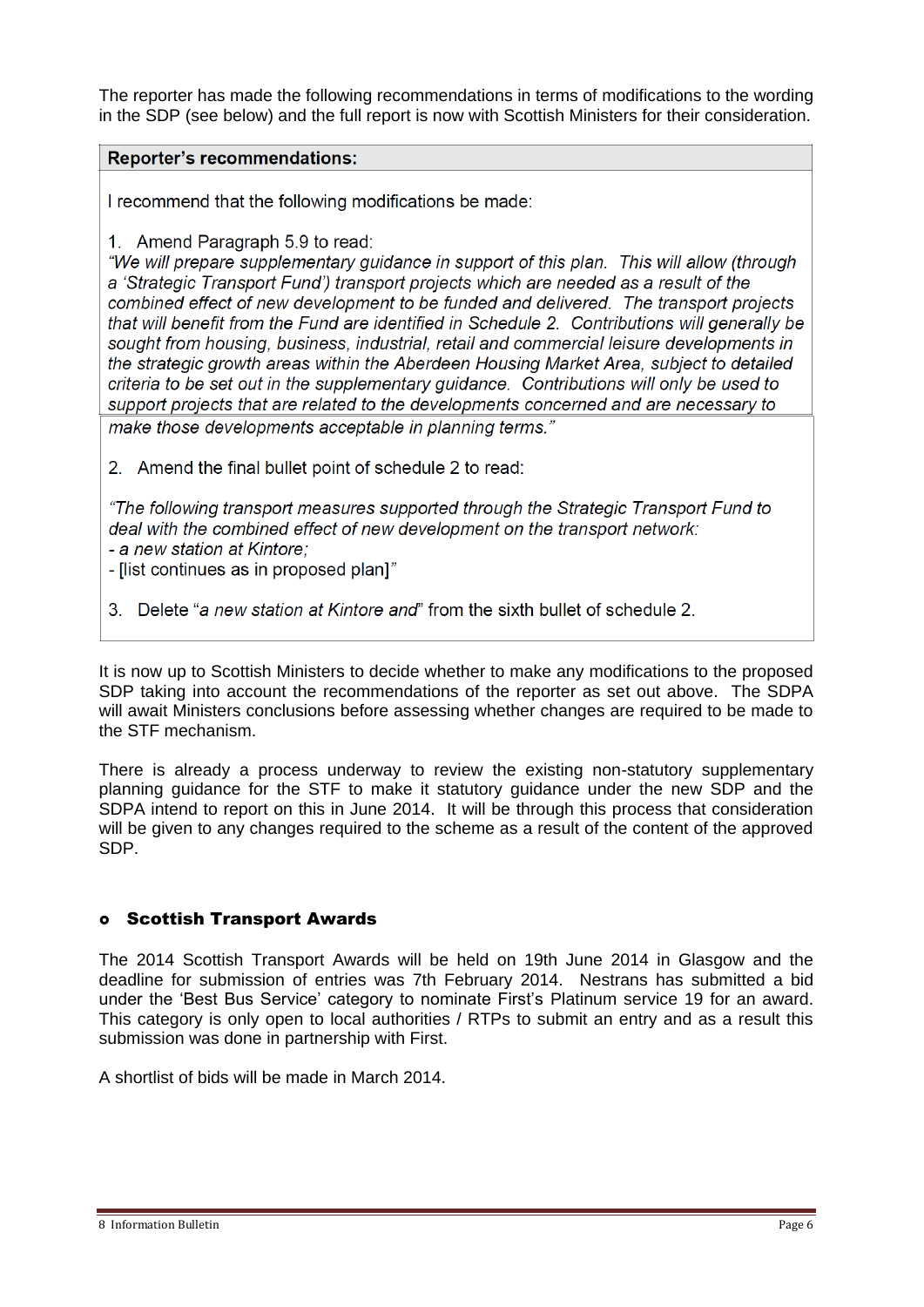### Nestrans Press Releases

Since the last meeting of the Board, Nestrans has issued the following press releases (please click on the heading to access details from the Nestrans' website).

### 16 December 2013: **Nestrans commission study for access to Laurencekirk**

The north-east of Scotland Transport Partnership, Nestrans have appointed CH2M Hill to study the preferred solution for access to Laurencekirk. After a competitive tender process the 'Access to Laurencekirk Study' contract was awarded in December…

#### 27 January 2014: **[Nestrans strengthen Board with appointment of new members](http://www.nestrans.org.uk/399/news.html)**

Nestrans has appointed three non-councillor Board members following approval from Scottish Ministers. The appointed Board members are Gerry Donald, Head of Property and Asset Development at NHS Grampian, Duncan Cameron Director and General Manager of First Aberdeen and Sandra Macdonald former councillor for Aberdeen City Council……

#### 30 January 2014: **[Nestrans' Regional Transport Strategy approved by Scottish](http://www.nestrans.org.uk/400/news.html)  [Minister](http://www.nestrans.org.uk/400/news.html)**

Following a review, Nestrans' Regional Transport Strategy (RTS) has been approved by Keith Brown, Minister for Transport and Veterans. The document sets out the challenges facing Aberdeen City and Shire over the next 20 years and how they will be addressed. It includes a comprehensive appraisal of the problems and issues affecting transport in the north east and sets clear objectives for improving transport in the region to 2035…….

## Getabout

- 1. Christmas Park and Ride campaign went very well across a raft of media. First Aberdeen recorded a 10% increase in bus usage compared to last year.
- 2. Work is progressing on the Nestrans Active Transport Action Plan with partners Aberdeen City Council, Aberdeenshire council and NHS Grampian.
- 3. Scotland Best Outdoors March 29/30<sup>th</sup>. The Getabout Cycling Roadshow is booked into this show at the AECC. It was successful last year and is indoors!
- 4. Travel Plans: Transform Scotland published a report in January entitled "Doing their Duty"<http://www.transformscotland.org.uk/doing-their-duty.aspx> which looks at public sector travel plans. This will provide a springboard to review travel plans across the public sector.

### Nestrans/Getabout Communications Update

#### **Media**

Since the last update, there have been four media enquiries:

- Request for information about developments in the south of the city;
- Information request regarding A947 safety improvements;
- Nestrans' draft priorities re the Strategic Transport Fund; and
- Confirmation of details on Cycling Development officer.

<sup>8</sup> Information Bulletin **Page 7** Page 7 Page 7 Page 7 Page 7 Page 7 Page 7 Page 7 Page 7 Page 7 Page 7 Page 7 Page 7 Page 7 Page 7 Page 7 Page 7 Page 7 Page 7 Page 7 Page 7 Page 7 Page 7 Page 7 Page 7 Page 7 Page 7 Page 7 P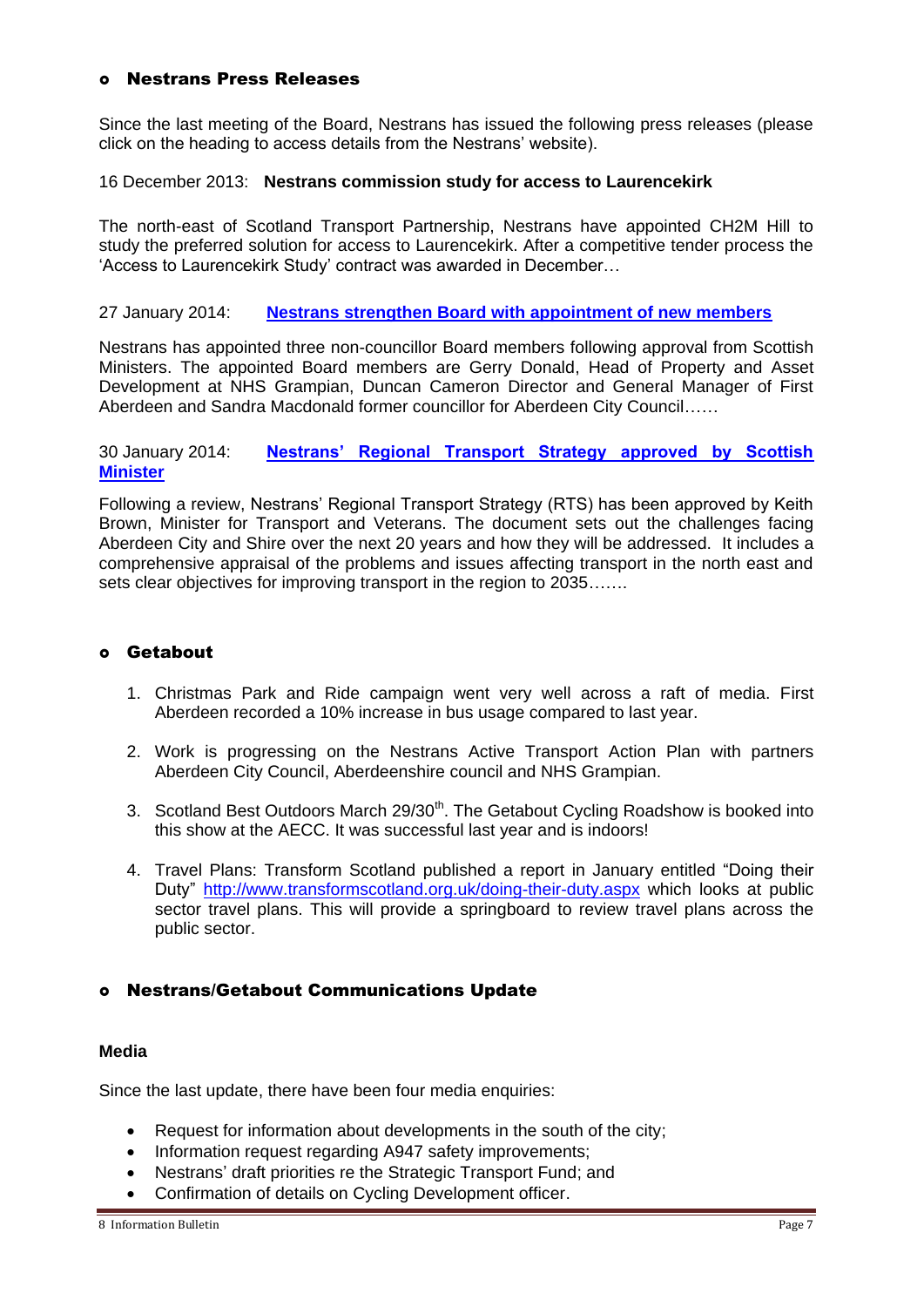Three press releases have been issued since December, as detailed above:

- Appointment of new board members to Nestrans;
- Approval of Regional Transport Strategy by Scottish Minister; and
- Nestrans commission study for access to Laurencekirk.

Below lists all of the press mentions of Nestrans since December, with links included where possible.

| <b>Date</b><br>4.12.13 | <b>Headline</b><br>Bus firms summit call to end journey nightmare                  | Paper<br><b>Evening Express</b>                           |
|------------------------|------------------------------------------------------------------------------------|-----------------------------------------------------------|
| 5.12.13                | Park and Ride in line for boosts                                                   | <b>Evening Express</b>                                    |
| 13.12.14               | A947 meeting pose further questions                                                | <b>Turriff Advertiser</b>                                 |
| 17.12.13               | campaigner<br>Safety<br>bemoans<br>slow<br>progress<br>on<br>Laurencekirk junction | Press and Journal                                         |
| 27.12.13               | Nestrans commission study for access to Laurencekirk                               | Mearns Leader                                             |
| 30.12.13               | Aberdeen bypass road could open in stages                                          | Press and Journal                                         |
| 31.12.13               | Roads network must be fixed before town grows                                      | <b>Evening Express</b>                                    |
| 2.1.14                 | Area must be priority upgrade                                                      | <b>Evening Express</b>                                    |
| 3.1.14                 | New posts to pedal up cash for cycle routes                                        | <b>Evening Express</b>                                    |
| 4.1.14                 | Campaigners for flyover to take message on road                                    | Press and Journal                                         |
| 7.1.14                 | Upgrade of north east roads in long overdue (Letter)                               | <b>Evening Express</b>                                    |
| 10.1.14                | Expansion on city's south side part of council masterplan                          | <b>Evening Express</b>                                    |
| 22.1.14                | Bid to cut carnage on A947                                                         | Press and Journal                                         |
| 22.1.14                | Plans to boost bus link from trains to airport                                     | Press and Journal                                         |
| 28.1.14                | Nestrans strengthen board with appointment of new<br>members                       | Aberdeen<br>and<br>Grampian<br><b>Chamber of Commerce</b> |
| 28.1.14                | Nestrans strengthen board with appointment of new<br>members                       | Aberdeen Business News                                    |
| 30.01.14               | Nestrans' Regional Transport Strategy approved by<br><b>Scottish Minister</b>      | Aberdeen Business News                                    |
| 30.01.14               | Ministers accused of ignoring A90 Vision                                           | <b>Ellon Times</b>                                        |